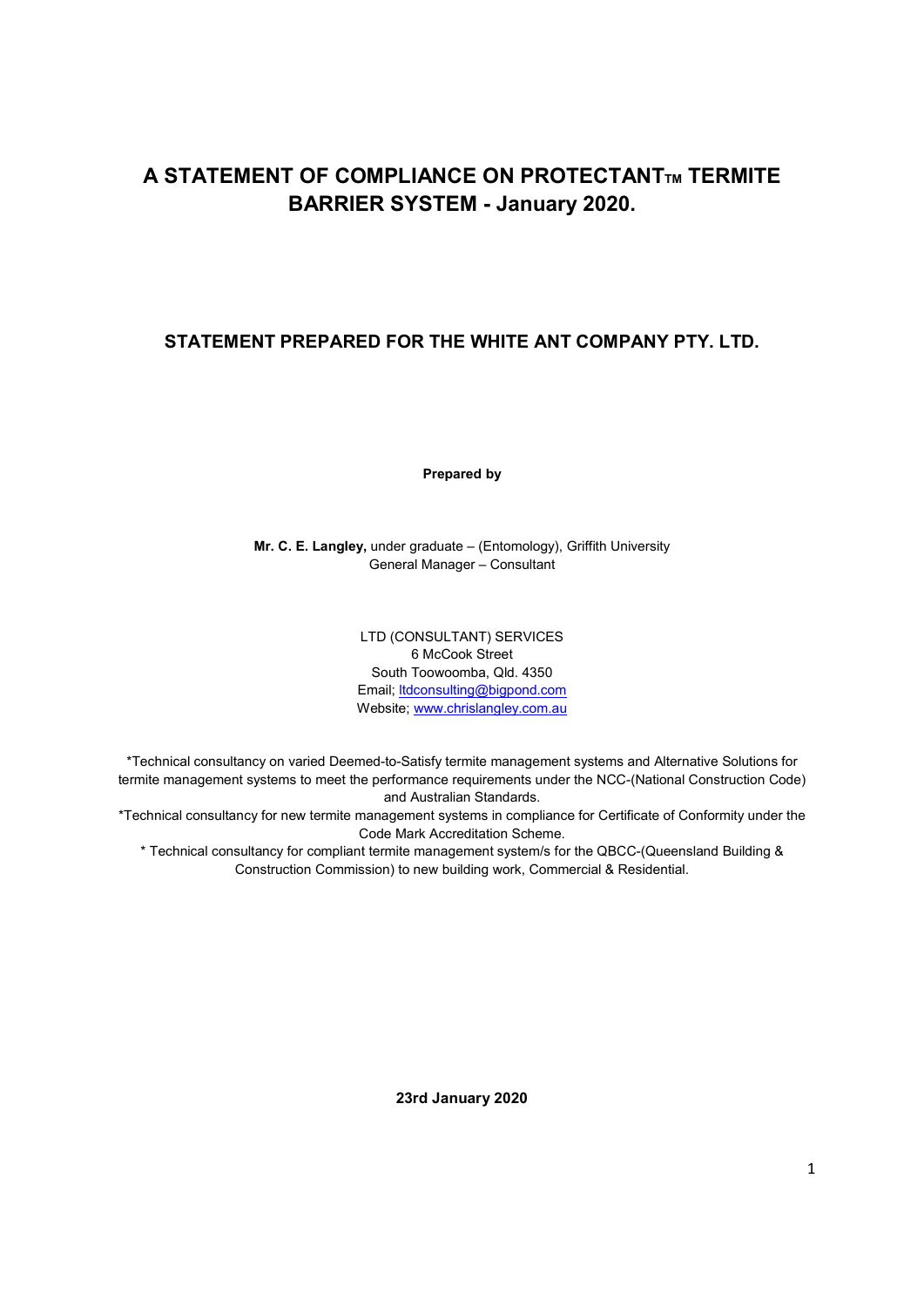## 1.0 EXECUTIVE SUMMARY

- 1.1 In the manufacture of the geotextile material employed in the White Ant Co / Protectant TM Termite Barrier System (herein referred as a System) there is a solvent based format. It is my understanding the polymer is impregnated with the termiticide Bifenthrin at 5.2 g/kg that repels and kills termites and has a current AVPMA registration, issued in 2007.
- 1.2 The System incorporates a geotextile that has been manufactured without variation to the strict guidelines of Quality Control, Chain of Custody, Stock Control, and Installation Manual Guide 2013 version 1.2 revised in 2018 and meets the requirements of Code Mark Accreditation, having a current Certificate of Conformity.
- 1.3 I have reviewed and appraised the System as to whether this system including components of the system complies with the NCC (National Construction Code) as a performance based Alternative Solution and to requirements of the relevant Australian Standards. In my opinion, this system does comply with NCC and Standards and meets the Performance Requirements.

## 2.0 STANDARDS and NCC COMPLIANCE

- 2.1 The performance requirements under NCC (National Construction Code) 2019, BCA Volume One and Volume Two and the requirements under the relevant Australian Standards are met for the following reasons:-
	- (a) Installation procedures in the System Installation Guide 2013 v1.2 and reviewed 2018 were clear, precise, addressed components of the system and complied with Australian Standard AS 3660.1-2014 Termite management, Part 1: New building work in Section 5 - Sheet Materials.
	- (b) Complied with Australian Standard AS 3660.2-2017 Termite management Part 2: In and around existing buildings and structures - Guidelines in Section 5 - Termite Management Actions.
	- (c) Complied with Australian Standard AS 3660.3-2014 Termite management Part 3: Assessment criteria for termite management systems in Section 4.2 - Resistant sheet materials and Section 5 - Test method for chemical termite management systems, Part 5.5 - Treated sheet, through bio-assay Laboratory Testing and Department of Primary Industry Field Trial Testing data.
	- (d) Complied with Australian Standard AS 2870-1996 Residential slabs and footings Construction and AS 3600 Concrete Structures for installation to slab joints, penetrations, and perimeter where slab edge exposure is concealed and beneath whole of slab, slab joints, penetrations, in-filled slab perimeter joints respectively.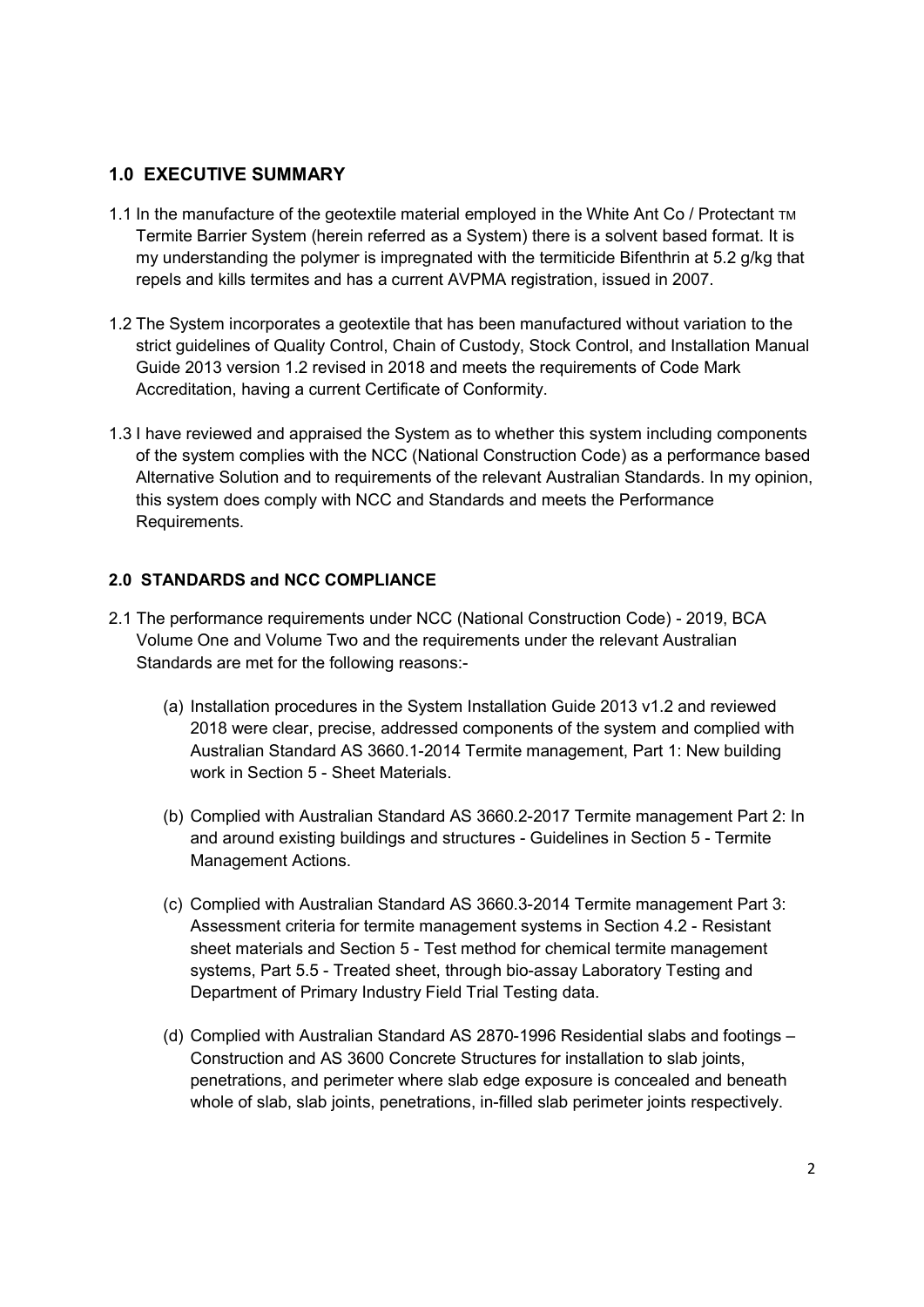- (e) The System described in the Installation Manual Guide 2013 version 1.2 revised in 2018 and installed under the conditions listed therein will satisfy the NCC-2019, BCA Volume one and Volume Two requirements in section Evidence of Suitability which provides a Declaration of System Design Life and meets the performance requirements P2.1.1 (in Qld P2.1.3), 3.1.4.2 (in Qld 3.1.4.2), (in N.T. 3.1.4.2 (b)(v)) and 3.1.4.3 (in Qld 3.1.4.3).
- (f) The System includes provision for the use of Unplasticized poly(vinyl chloride) (PVC) having a minimum thickness of 1 mm and a minimum hardness shore D 80 (instantaneous) as a termite resistant material for slab penetration protection and perimeter protection application (cast-in method and in-filled slab), being a component of the System as a penetration collar.
- (g) A previous CSIRO (Accredited Testing Laboratory) Appraisal Technical Assessment 321 dated October 2005 stated that the System does comply with the above mentioned Standards (see (a), (b), (c)), laboratory and filed evaluations showed efficacy of this System in preventing subterranean termites breaching this physical/chemical termite barrier.
- (h) The Queensland Department of Primary Industries field evaluation of the System as a physical/chemical termite barrier to prevent subterranean termite breaching commenced in Townsville on October 2006. On inspection in November 2007 nonbreaching of the termite barrier was confirmed by the absence of termites and/or mud packing on the feeder material enclosed by the test barrier (see B. C. Peters and C. J. Fitzgerald - 2007, inspection report - 12 months). The field trial results are valid then and remain valid today.

The System was tested in laboratory and field bio-assays against subterranean termite species Coptotermes acinaciformis and Mastotermes darwiniensis. The nonbreaching of the System proves the effectiveness of the System in preventing subterranean termite breaching of installations.

- (i) The AVPMA (Australian Pesticides and Veterinary Medicines Authority) have issued a permit (Number Per 9952,  $7<sup>th</sup>$  September 2007) registering the use of Bifenthrin as the active ingredient in the following products:-
	- (1) Protectant TM Wall Sheet,
	- (2) Protectant Tm Termite Barrier,
	- (3) Primer Coat AD-TR-SOL-RED,
	- (4) Adhesive coat AD-ULETH-TR NTH

These products are manufactured under license. Bifenthrin in the System at 5.2g/kg is toxic against subterranean termite species Coptotermes acinaciformis and Mastotermes darwiniensis.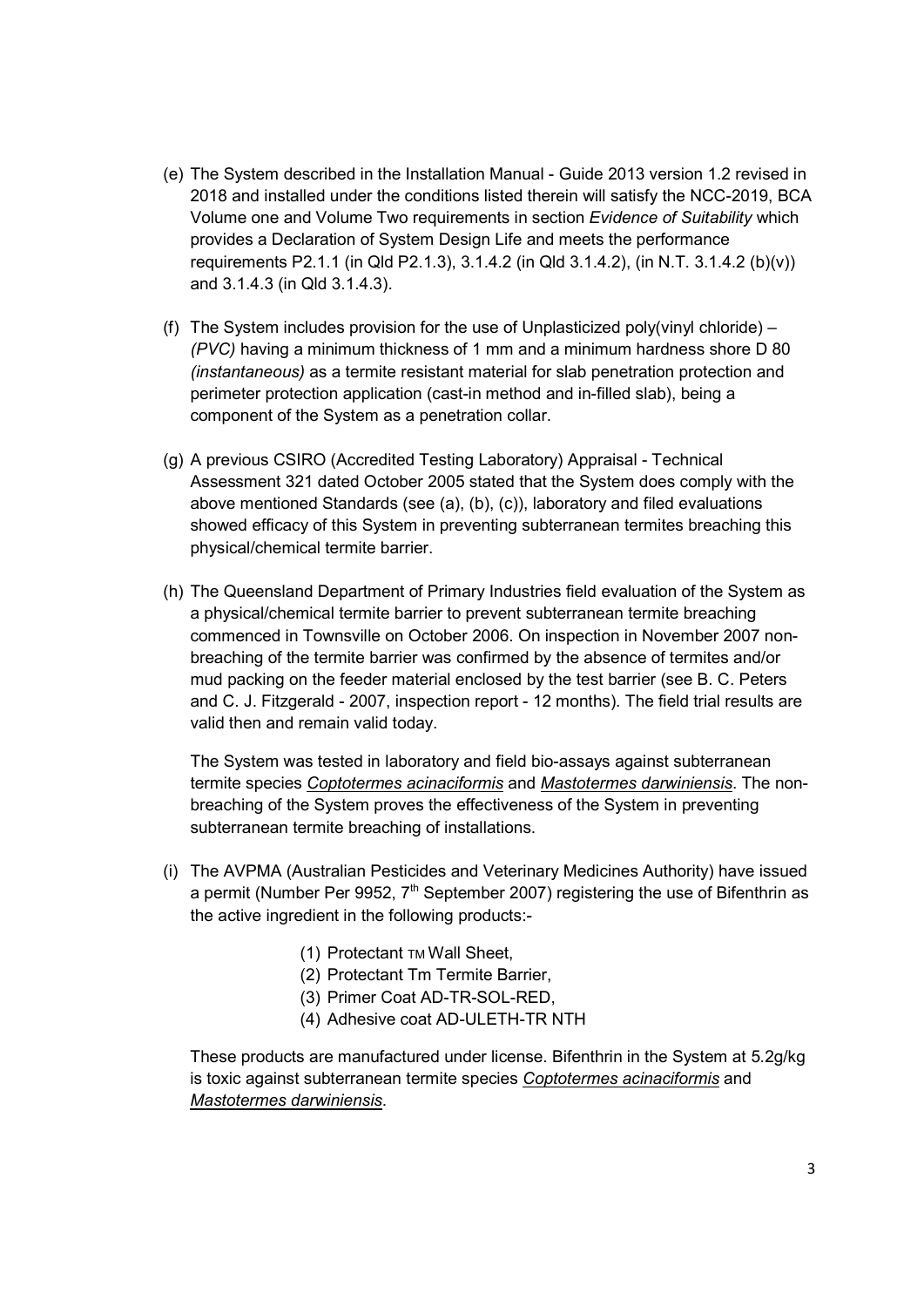- (j) The impregnated active ingredient (bifenthrin) that repels and kills termites is in fixed format, solvent based within the geotextile material, where it cannot be leached out by physical processes, such as washing; or by natural phenomena, such as rain.
- (k) The System's Installation Guidelines including inspections are clear and comprehensive and emphasize that only Accredited Installers employed by the White Ant Company Pty Ltd are permitted to install the system.
- (l) Diagrams throughout the System's Installation Guidelines are clear and precise, as are the instructions for checking equipment.
- (m) Currently the System has a Code Mark International Certificate of Conformity (Number CM40036 Rev1) and the purpose of this Statement of Compliance is to present updated information pertaining to the System.

### 3.0 DOCUMENTS RELIED UPON

- 3.1 All material referred to in this Statement except Australian Standards are located readily in the Documents section of The White Ant Company Pty Ltd website; www.protectantpestmangement.com
- 3.2 NCC 2019, BCA Volume One and Volume Two.
- 3.3 Australian Standard AS 3660.1-2014, Termite management Part 1: New building work.
- 3.4 Australian Standard AS 3660.2-2017, Termite management Part 2: In and around existing buildings - Structures.
- 3.5 Australian Standard AS 3660.3-2014, Termite management Part 3: Assessment criteria for termite management systems.
- 3.6 Australian Standard AS 3600 series, Concrete structures.
- 3.7 Australian Standard AS 2870-1996, Residential slab and footings Guidelines.
- 3.8 Alfa Test Pty Ltd, a Study into Adhesive Properties of the System.
- 3.9 Agri Solutions Australia, a Study into the Leaching Properties of the System components in water.
- 3.10DPI full report Field Evaluation at Townsville Field Trials of the System to prevent subterranean termite ingress.
- 3.11DPI Inspection Report of Townsville Field Trials at 48 months.
- 3.12Peel Street Report, a material Evaluation Report on Adhesives; Primer Coat AD-TR-SOL-RED and Adhesive coat AD-ULETH-TR NTH.
- 3.13CSIRO Technical Appraisal 321, dated October 2005.
- 3.14System Certificate of Conformity, number CM40036 Rev1.